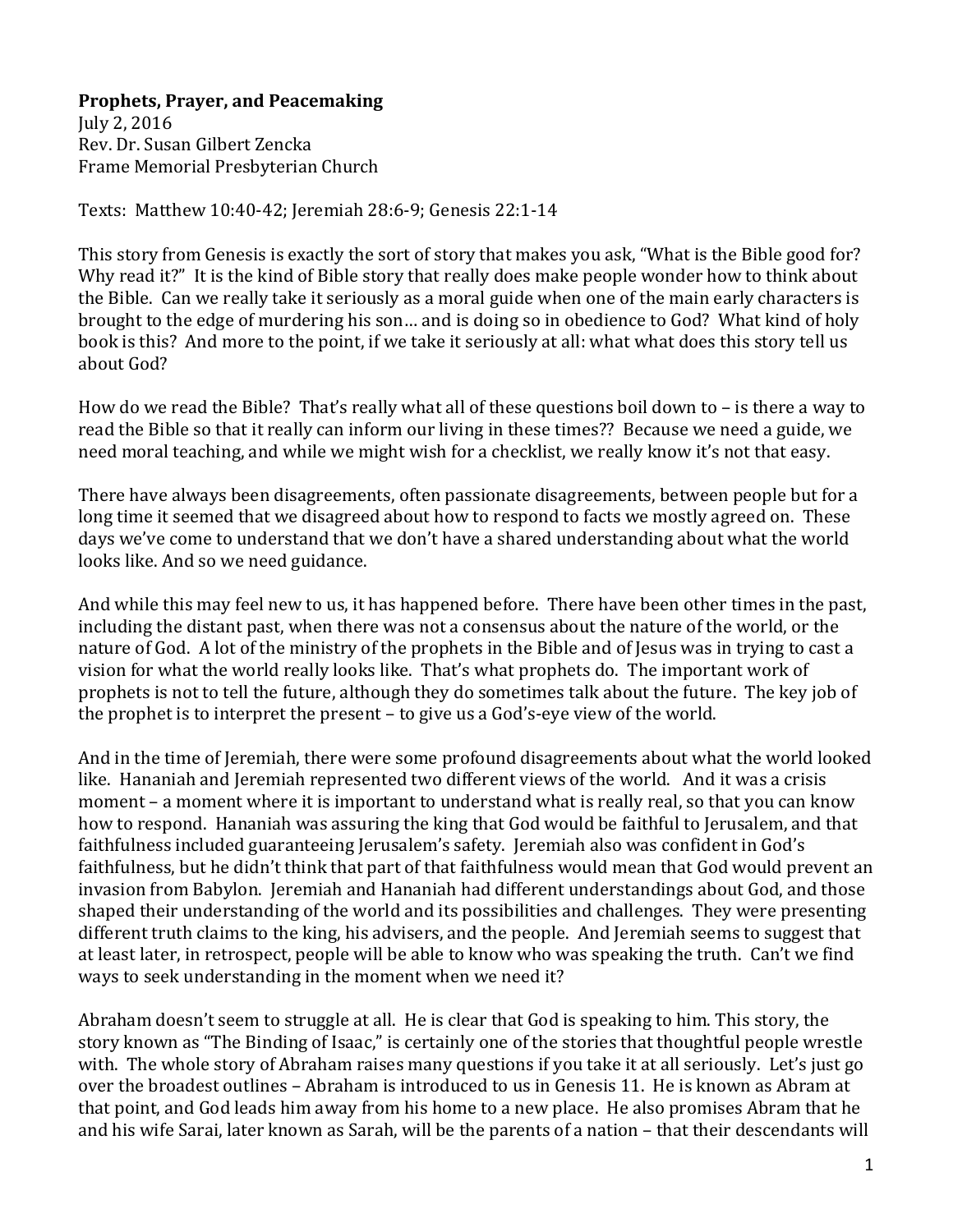be as numerous as the stars in the sky. Abram believes God, although both he and Sarai are advanced in age. God reiterates this promise after a few years have passed and it seems to be even more unlikely. At one point, Sarah persuades Abraham to have sex with her maid Hagar, and Abraham has a son with her, and this son is named Ishmael. But Sarah eventually has her own son with Abraham, and their son is Isaac. At this point, Sarah becomes very resentful of Ishmael and becomes very jealous of Hagar, and she sends them away. It is through the descendants of Ishmael that Islam comes into being. This is why Islam, Christianity, and Judaism are called the 3 Abrahamic religions.

What are we to make of the awful story in today's reading? There are so many distasteful elements in it: God testing Abraham for one, Abraham being blindly obedient in the near-sacrifice of Isaac, Abraham's apparently excluding Sarah from the decision, God requiring a sacrifice, and of course, the demand at the center of it – that Abraham kill his son. It seems like a horrible story.

The first year I was in seminary, we read this story in my "Introduction to the Old Testament" class. It was in reference to this story that I learned to ask the question "What did this story say to the people who first heard it?" It's a crucial question to ask when we read the Bible. And it's a question we often forget. We think about what a story might mean to us in our time – what it teaches us about how to live in the world today. And we think about the time that the story is set in – in this case, the time of Abraham. But remember, there are three time periods to consider when reading the Bible – the time in the story, in this case, the time of Abraham. And our own time. And the third time, the one that is easy to forget, is the time when the story was written. So, what did this story mean to the first people who heard it, the people in the time the story was written? Many scholars believe that at the time this story was written, it was telling the people that Yahweh, the God of Israel, does not want child sacrifice.

Is this a reasonable interpretation? Perhaps it is—and another familiar passage underscores this message. In the book of Micah, the prophet asks

> "With what shall I come before the Lord, and bow myself before God on high? Shall I come before him with burnt offerings, with calves a year old? Will the Lord be pleased with thousands of rams, with ten thousands of rivers of oil? Shall I give my firstborn for my transgression, the fruit of my body for the sin of my soul?" [Micah 6:6-7]

He asks whether God wants burnt offerings – does God want him to sacrifice a calf? Should he offer up his son? And the answer comes:

> "He has told you, O mortal, what is good; and what does the Lord require of you but to do justice, and to love kindness, and to walk humbly with your God?" [Micah 6:8]

In other words – don't sacrifice your child, don't even sacrifice animals – show your faith in your living. Do justice, love kindness, walk humbly with God.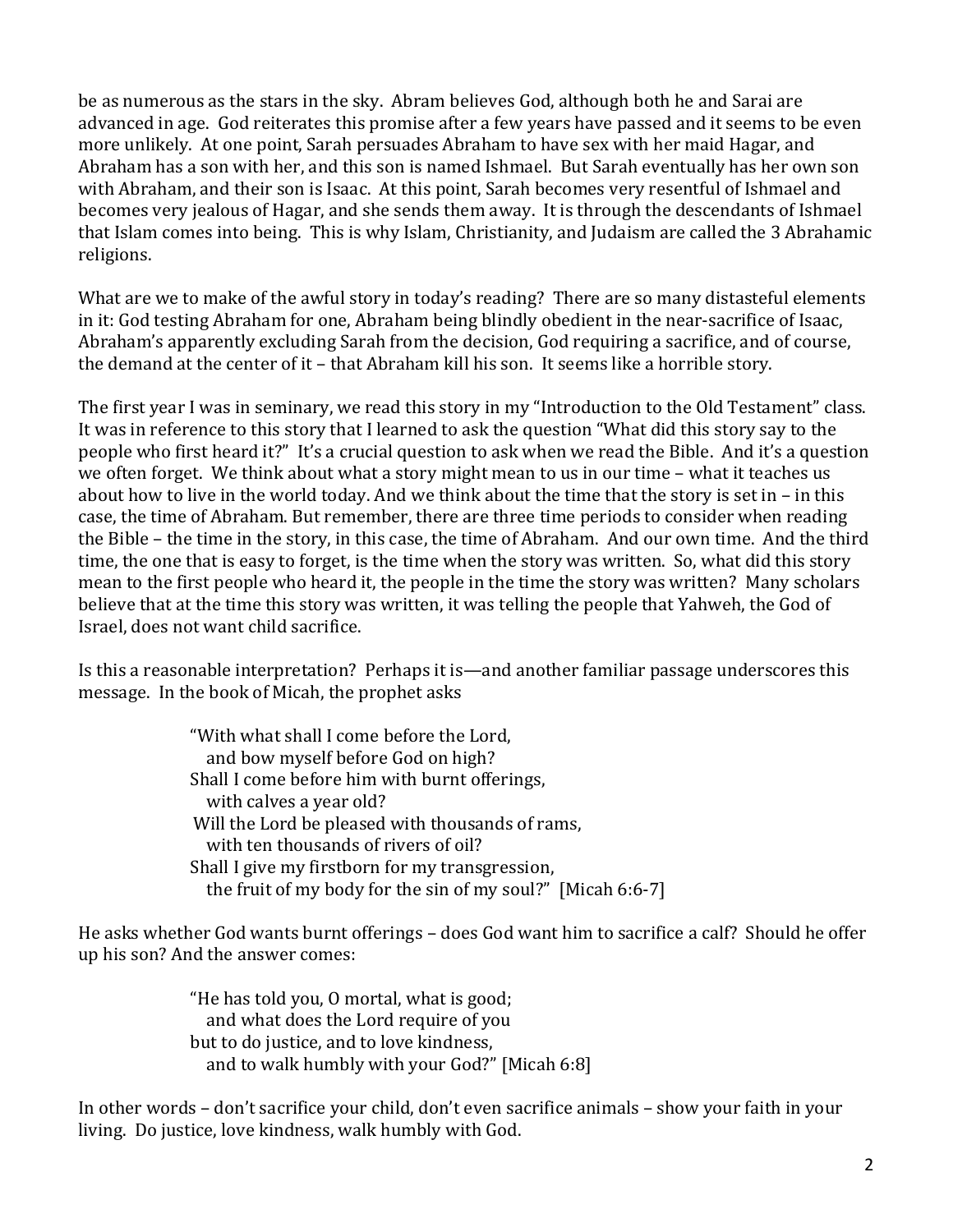So there are a couple of principles we can use in interpreting Biblical stories:

- 1. Always ask the question: What did this story say to the original hearers?
- 2. And, is the way we understand this story consistent with the other stories in the Bible?

That would have helped the people listening to Hananiah and Jeremiah – which version of a faithful God is consistent with other stories in the Bible? And with our own experience? Does the Bible teach us that God shows God's faithfulness by preventing bad things from happening to people? Not at all. We might wish that this were the picture of God that we found, but it's not.

By the time of Jeremiah, some pretty awful things had happened to some of God's people. King David had lost his son Absalom in a terrible accident. The whole kingdom of Israel had divided into two kingdoms – Israel and Judah – and Israel had been invaded by Assyria. That fact itself should have alerted Hananiah to the likelihood that God's faithfulness is not an insurance policy.

God's faithfulness is not an insurance policy; it's a relationship. It's a relationship that we can participate in by prayer, which also helps us in discernment as we seek the mind of God, and rest in the heart of God. Another way to live in relationship with God is following the ways of God – being a peacemaker, working for justice, welcoming the immigrants and strangers, caring for the poor. But having a relationship with God is only part of the equation, right? After all, Abraham had a relationship with God, and he almost killed his son. It's also important to have a good understanding of who God is – and that's what Jesus came among us to reveal to us. So that gives us an important resource that Jeremiah and Hananiah and Abraham didn't have. We can ask the question, is the God we imagine consistent with the God Jesus told us about?

Is God going to prevent national captivity, as Hananiah believed? No, clearly not – not only had God not prevented the defeat of Israel earlier, but also Jesus came in a time when the kingdom of Judah was occupied by the Romans, and Jesus didn't fix that. And we now know that Jesus told us that indeed, people of faith who follow God's ways might be persecuted and suffer.

Now, just to complicate matters, I need to acknowledge that there are different views of God presented in the Bible. The Bible is a collection of many of the writings of the Jewish people and early Christians, and these communities did not always agree about the nature of God and what faithful living required. Some believed that God was all about rules and punishments and for these people following the long lists of laws found in Leviticus, Numbers, and Deuteronomy were important. For the priestly class, God needed to be appeased through offerings and sacrifice and the rituals at the Temple were essential. For the prophets, the important thing about God was God's deep love for people, and the most important thing for people is to respond to that love by living in kindness and justice. These different views of God in the Bible make discernment harder, to be sure. But we can always check our understanding of God by comparing it to the picture Jesus presented of God.

So here's an example of how we can practice this way of discernment, and reading the Bible for guidance, and what a difference that can make.

Some people – many people – believe in a version of the death of Jesus that says it was planned by God. That Jesus was sent by God to die, as a perfect sacrifice to pay the price for our sins. In this version, which is often called a "substitutionary atonement theology," Jesus died as a substitute for